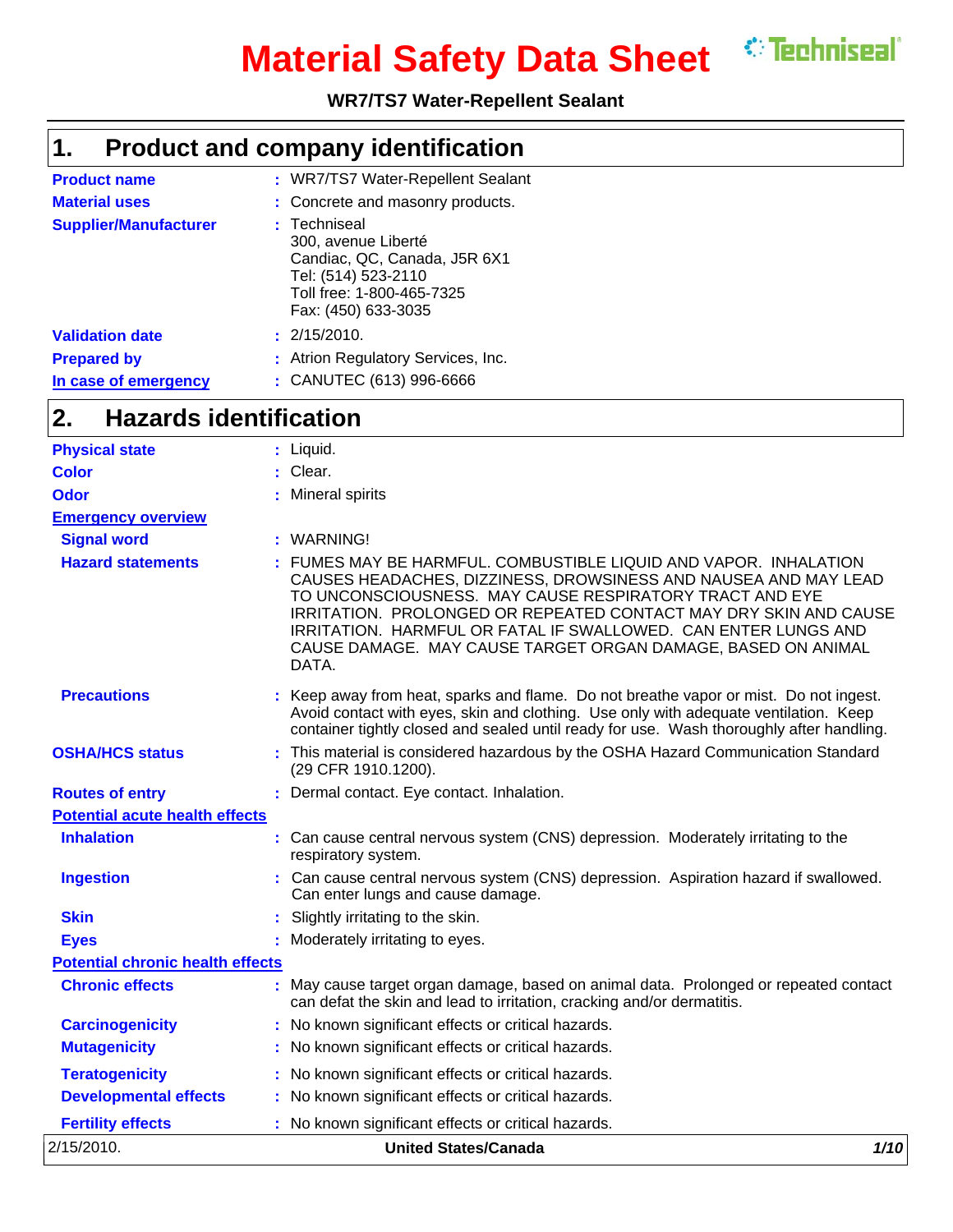### **2. Hazards identification**

| Target orgar |  |
|--------------|--|
|--------------|--|

**Target or Septem :** May cause damage to the following organs: heart. Contains material which may cause damage to the following organs: lungs, upper respiratory tract, skin.

#### **Over-exposure signs/symptoms**

| <b>Inhalation</b>                                            | : Adverse symptoms may include the following:<br>nausea or vomiting<br>respiratory tract irritation<br>coughing<br>headache<br>drowsiness/fatigue<br>dizziness/vertigo<br>unconsciousness |
|--------------------------------------------------------------|-------------------------------------------------------------------------------------------------------------------------------------------------------------------------------------------|
| <b>Ingestion</b>                                             | : Adverse symptoms may include the following:<br>nausea or vomiting                                                                                                                       |
| <b>Skin</b>                                                  | : Adverse symptoms may include the following:<br>irritation<br>redness<br>dryness<br>cracking                                                                                             |
| <b>Eyes</b>                                                  | : Adverse symptoms may include the following:<br>irritation<br>watering<br>redness                                                                                                        |
| <b>Medical conditions</b><br>aggravated by over-<br>exposure | : Pre-existing disorders involving any target organs mentioned in this MSDS as being at<br>risk may be aggravated by over-exposure to this product.                                       |

#### **Composition/information on ingredients 3.**

#### **United States**

| <b>Name</b>                                | <b>CAS number</b> |        |
|--------------------------------------------|-------------------|--------|
| Solvent naphtha (petroleum), medium aliph. | 64742-88-7        | 60-100 |
| <b>Canada</b>                              |                   |        |

| <b>Name</b>                                | <b>CAS number</b> | $\frac{9}{6}$ |
|--------------------------------------------|-------------------|---------------|
| Solvent naphtha (petroleum), medium aliph. | 64742-88-7        | 60-100        |

**There are no additional ingredients present which, within the current knowledge of the supplier and in the concentrations applicable, are classified as hazardous to health or the environment and hence require reporting in this section.**

| 4.                  | <b>First aid measures</b>                                                                                                                                                                                                                                                                   |      |
|---------------------|---------------------------------------------------------------------------------------------------------------------------------------------------------------------------------------------------------------------------------------------------------------------------------------------|------|
| <b>Eye contact</b>  | : Check for and remove any contact lenses. Immediately flush eyes with plenty of water<br>for at least 15 minutes, occasionally lifting the upper and lower eyelids. Get medical<br>attention immediately.                                                                                  |      |
| <b>Skin contact</b> | : In case of contact, immediately flush skin with plenty of water for at least 15 minutes<br>while removing contaminated clothing and shoes. Wash clothing before reuse. Clean<br>shoes thoroughly before reuse. Get medical attention immediately.                                         |      |
| <b>Inhalation</b>   | : Move exposed person to fresh air. If not breathing, if breathing is irregular or if<br>respiratory arrest occurs, provide artificial respiration or oxygen by trained personnel.<br>Loosen tight clothing such as a collar, tie, belt or waistband. Get medical attention<br>immediately. |      |
| 2/15/2010.          | <b>United States/Canada</b>                                                                                                                                                                                                                                                                 | 2/10 |

٦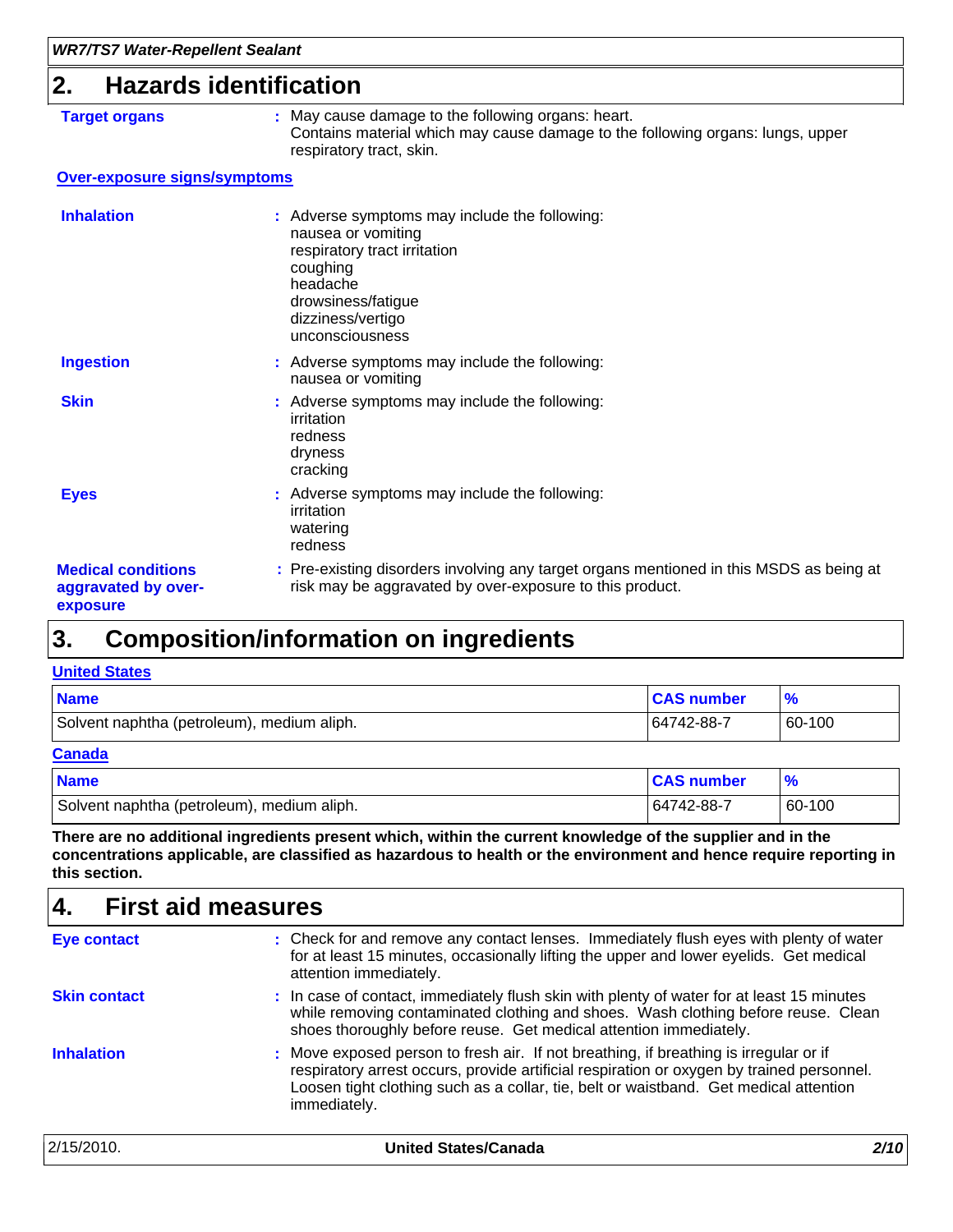### **4. First aid measures**

| <b>Ingestion</b>                  | : Wash out mouth with water. Do not induce vomiting unless directed to do so by medical<br>personnel. Never give anything by mouth to an unconscious person. Get medical<br>attention immediately.                                                                                                                      |
|-----------------------------------|-------------------------------------------------------------------------------------------------------------------------------------------------------------------------------------------------------------------------------------------------------------------------------------------------------------------------|
| <b>Protection of first-aiders</b> | : No action shall be taken involving any personal risk or without suitable training. If it is<br>suspected that fumes are still present, the rescuer should wear an appropriate mask or<br>self-contained breathing apparatus. It may be dangerous to the person providing aid to<br>give mouth-to-mouth resuscitation. |
| <b>Notes to physician</b>         | : No specific treatment. Treat symptomatically. Contact poison treatment specialist<br>immediately if large quantities have been ingested or inhaled.                                                                                                                                                                   |

#### **Fire-fighting measures 5.**

| <b>Flammability of the product</b>                       | : Combustible liquid. In a fire or if heated, a pressure increase will occur and the<br>container may burst, with the risk of a subsequent explosion.                                                                                                                                                                         |
|----------------------------------------------------------|-------------------------------------------------------------------------------------------------------------------------------------------------------------------------------------------------------------------------------------------------------------------------------------------------------------------------------|
| <b>Extinguishing media</b>                               |                                                                                                                                                                                                                                                                                                                               |
| <b>Suitable</b>                                          | : Use dry chemical, $CO2$ , water spray (fog) or foam.                                                                                                                                                                                                                                                                        |
| <b>Not suitable</b>                                      | : Do not use water jet.                                                                                                                                                                                                                                                                                                       |
| <b>Special exposure hazards</b>                          | : Promptly isolate the scene by removing all persons from the vicinity of the incident if<br>there is a fire. No action shall be taken involving any personal risk or without suitable<br>training. Move containers from fire area if this can be done without risk. Use water<br>spray to keep fire-exposed containers cool. |
| <b>Hazardous thermal</b><br>decomposition products       | : Decomposition products may include the following materials:<br>carbon dioxide<br>carbon monoxide<br>metal oxide/oxides<br>Emits toxic fumes when heated.                                                                                                                                                                    |
| <b>Special protective</b><br>equipment for fire-fighters | : Fire-fighters should wear appropriate protective equipment and self-contained breathing<br>apparatus (SCBA) with a full face-piece operated in positive pressure mode.                                                                                                                                                      |
| <b>Special remarks on</b><br>explosion hazards           | : Vapors may form explosive mixtures with air.                                                                                                                                                                                                                                                                                |

#### **Accidental release measures 6.**

| 2/15/2010.                       | <b>United States/Canada</b>                                                                                                                                                                                                                                                                                                                                                                                                                                                                                                                                                                                                       | 3/10 |
|----------------------------------|-----------------------------------------------------------------------------------------------------------------------------------------------------------------------------------------------------------------------------------------------------------------------------------------------------------------------------------------------------------------------------------------------------------------------------------------------------------------------------------------------------------------------------------------------------------------------------------------------------------------------------------|------|
| <b>Large spill</b>               | : Stop leak if without risk. Move containers from spill area. Approach release from<br>upwind. Prevent entry into sewers, water courses, basements or confined areas. Wash<br>spillages into an effluent treatment plant or proceed as follows. Contain and collect<br>spillage with non-combustible, absorbent material e.g. sand, earth, vermiculite or<br>diatomaceous earth and place in container for disposal according to local regulations<br>(see section 13). Use spark-proof tools and explosion-proof equipment. Dispose of via<br>a licensed waste disposal contractor. Contaminated absorbent material may pose the |      |
| <b>Small spill</b>               | : Stop leak if without risk. Move containers from spill area. Dilute with water and mop up<br>if water-soluble. Alternatively, or if water-insoluble, absorb with an inert dry material and<br>place in an appropriate waste disposal container. Use spark-proof tools and explosion-<br>proof equipment. Dispose of via a licensed waste disposal contractor.                                                                                                                                                                                                                                                                    |      |
| <b>Methods for cleaning up</b>   |                                                                                                                                                                                                                                                                                                                                                                                                                                                                                                                                                                                                                                   |      |
| <b>Environmental precautions</b> | : Avoid dispersal of spilled material and runoff and contact with soil, waterways, drains<br>and sewers. Inform the relevant authorities if the product has caused environmental<br>pollution (sewers, waterways, soil or air).                                                                                                                                                                                                                                                                                                                                                                                                   |      |
| <b>Personal precautions</b>      | : No action shall be taken involving any personal risk or without suitable training.<br>Evacuate surrounding areas. Keep unnecessary and unprotected personnel from<br>entering. Do not touch or walk through spilled material. Shut off all ignition sources. No<br>flares, smoking or flames in hazard area. Do not breathe vapor or mist. Provide<br>adequate ventilation. Wear appropriate respirator when ventilation is inadequate. Put<br>on appropriate personal protective equipment (see section 8).                                                                                                                    |      |
|                                  |                                                                                                                                                                                                                                                                                                                                                                                                                                                                                                                                                                                                                                   |      |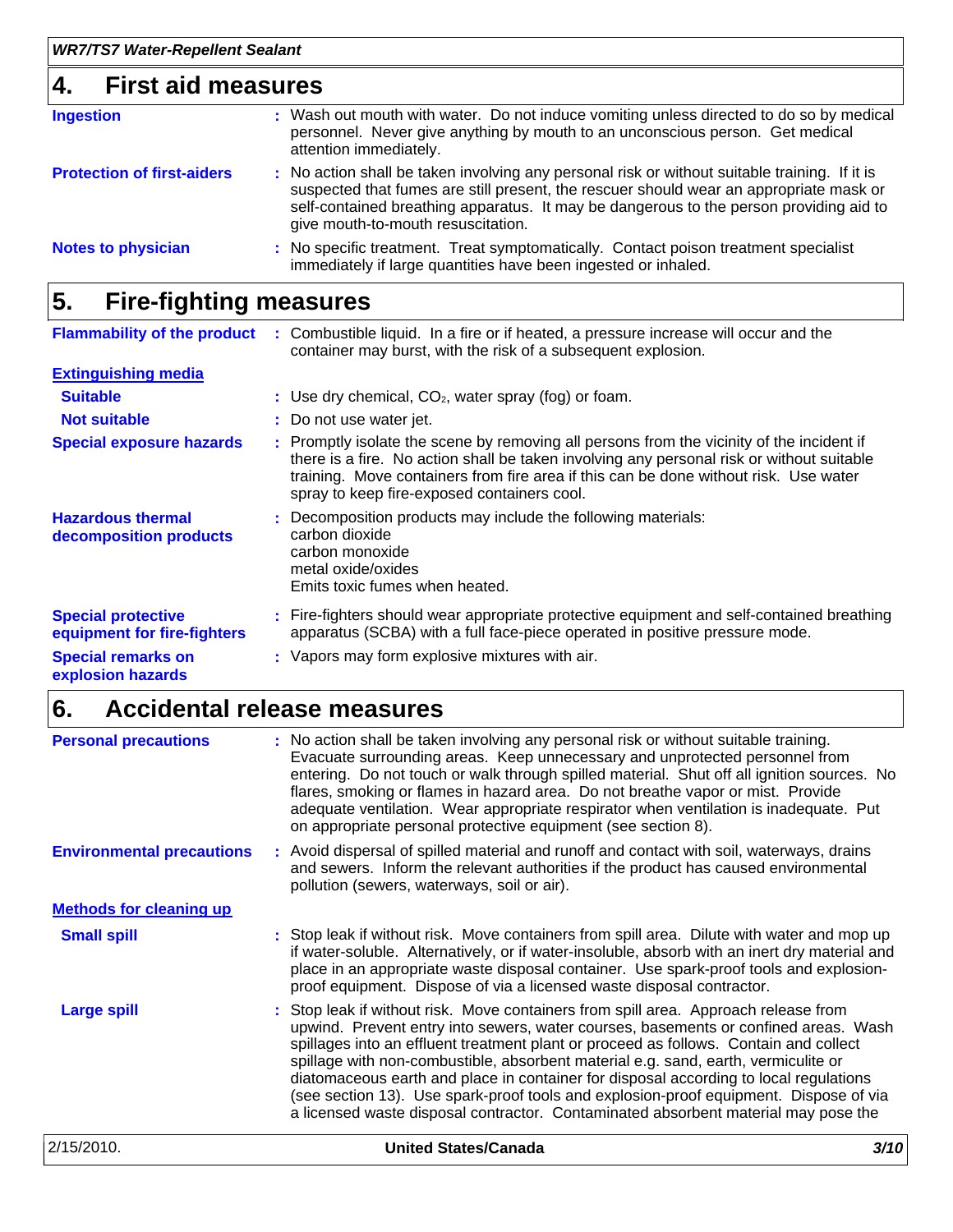### **6. Accidental release measures**

same hazard as the spilled product. Note: see section 1 for emergency contact information and section 13 for waste disposal.

#### **Handling and storage 7.**

#### **Handling**

Put on appropriate personal protective equipment (see section 8). Eating, drinking and **:** smoking should be prohibited in areas where this material is handled, stored and processed. Workers should wash hands and face before eating, drinking and smoking. Do not breathe vapor or mist. Do not ingest. Avoid contact with eyes, skin and clothing. Use only with adequate ventilation. Wear appropriate respirator when ventilation is inadequate. Do not enter storage areas and confined spaces unless adequately ventilated. Keep in the original container or an approved alternative made from a compatible material, kept tightly closed when not in use. Store and use away from heat, sparks, open flame or any other ignition source. Use explosion-proof electrical (ventilating, lighting and material handling) equipment. Use non-sparking tools. Take precautionary measures against electrostatic discharges. To avoid fire or explosion, dissipate static electricity during transfer by grounding and bonding containers and equipment before transferring material. Empty containers retain product residue and can be hazardous. Do not reuse container.

Store between the following temperatures: >15°C (>59°F). Store in accordance with **:** local regulations. Store in a segregated and approved area. Store in original container protected from direct sunlight in a dry, cool and well-ventilated area, away from incompatible materials (see section 10) and food and drink. Eliminate all ignition sources. Separate from oxidizing materials. Keep container tightly closed and sealed until ready for use. Containers that have been opened must be carefully resealed and kept upright to prevent leakage. Do not store in unlabeled containers. Use appropriate containment to avoid environmental contamination. **Storage**

#### **Exposure controls/personal protection 8.**

#### **United States**

| Ingredient                                 | <b>Exposure limits</b>                                                                                                                             |
|--------------------------------------------|----------------------------------------------------------------------------------------------------------------------------------------------------|
| Solvent naphtha (petroleum), medium aliph. | <b>ACGIH TLV (United States, 1/2008).</b><br>TWA: 5 mg/m <sup>3</sup> 8 hour(s). Form: Mist<br>STEL: 10 mg/m <sup>3</sup> 15 minute(s). Form: Mist |

#### **Canada**

| <b>Occupational exposure limits</b>           |                        |     | <b>TWA (8 hours)</b>        |  |  | STEL (15 mins) |  |  | <b>Ceiling</b> |  |                                                               |
|-----------------------------------------------|------------------------|-----|-----------------------------|--|--|----------------|--|--|----------------|--|---------------------------------------------------------------|
| Ingredient                                    | <b>List name</b>       | ppm | mg/m <sup>3</sup> Other ppm |  |  |                |  |  |                |  | mg/m <sup>3</sup> Other ppm mg/m <sup>3</sup> Other Notations |
| Solvent naphtha (petroleum),<br>medium aliph. | <b>US ACGIH 1/2008</b> |     |                             |  |  | 10             |  |  |                |  | [a]                                                           |

#### **Form:** [a]Mist

#### **Consult local authorities for acceptable exposure limits.**

**Recommended monitoring procedures**

**:** If this product contains ingredients with exposure limits, personal, workplace atmosphere or biological monitoring may be required to determine the effectiveness of the ventilation or other control measures and/or the necessity to use respiratory protective equipment.

**Engineering measures :** Use only with adequate ventilation. Use process enclosures, local exhaust ventilation or other engineering controls to keep worker exposure to airborne contaminants below any recommended or statutory limits. The engineering controls also need to keep gas, vapor or dust concentrations below any lower explosive limits. Use explosion-proof ventilation equipment.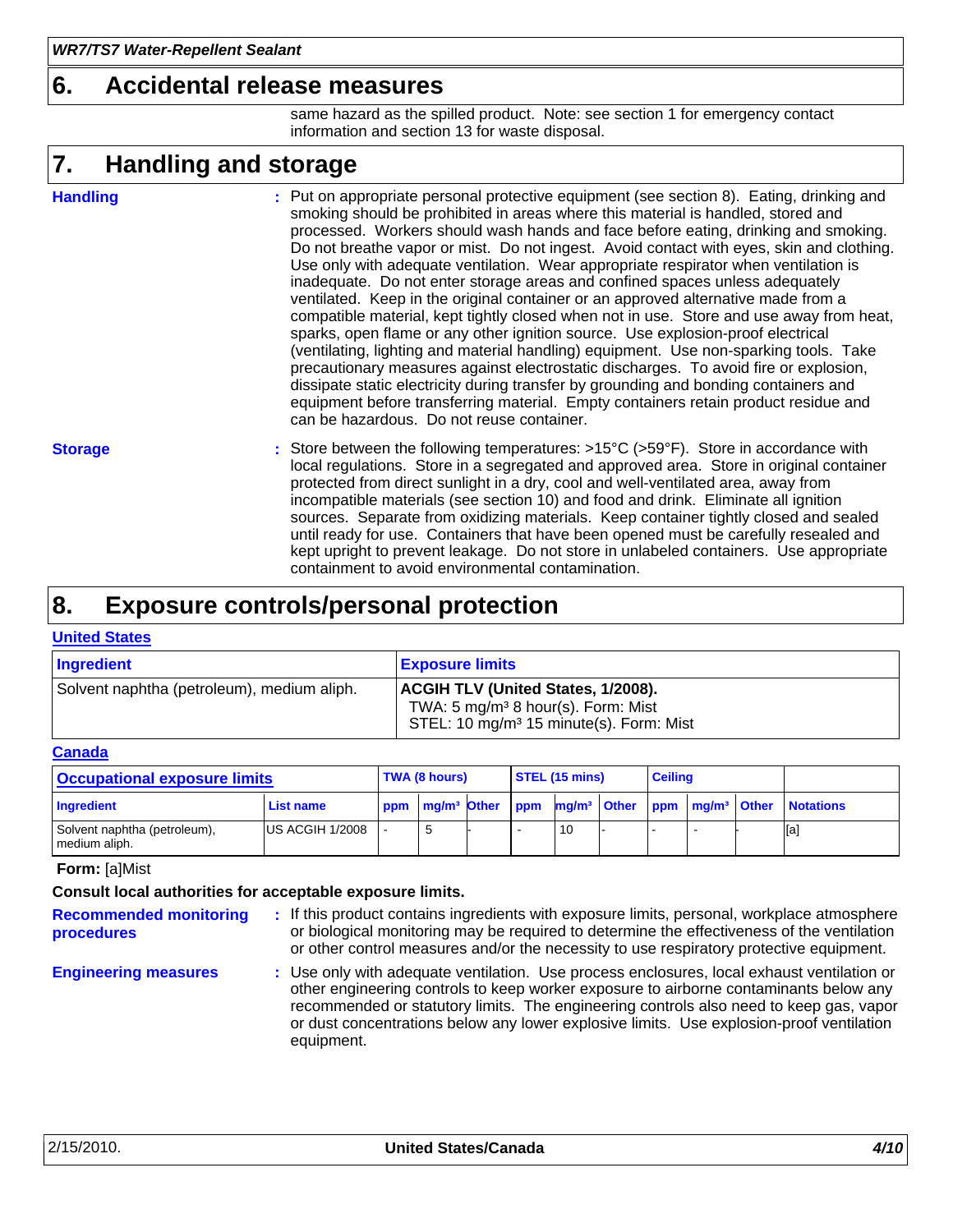## **8. Exposure controls/personal protection**

| <b>Hygiene measures</b>                          | : Wash hands, forearms and face thoroughly after handling chemical products, before<br>eating, smoking and using the lavatory and at the end of the working period. Appropriate<br>techniques should be used to remove potentially contaminated clothing. Wash<br>contaminated clothing before reusing. Ensure that eyewash stations and safety showers<br>are close to the workstation location. |
|--------------------------------------------------|---------------------------------------------------------------------------------------------------------------------------------------------------------------------------------------------------------------------------------------------------------------------------------------------------------------------------------------------------------------------------------------------------|
| <b>Personal protection</b>                       |                                                                                                                                                                                                                                                                                                                                                                                                   |
| <b>Respiratory</b>                               | : Use a properly fitted, air-purifying or air-fed respirator complying with an approved<br>standard if a risk assessment indicates this is necessary. Respirator selection must be<br>based on known or anticipated exposure levels, the hazards of the product and the safe<br>working limits of the selected respirator.                                                                        |
| <b>Hands</b>                                     | : Chemical-resistant, impervious gloves complying with an approved standard should be<br>worn at all times when handling chemical products if a risk assessment indicates this is<br>necessary.                                                                                                                                                                                                   |
| <b>Eyes</b>                                      | : Safety eyewear complying with an approved standard should be used when a risk<br>assessment indicates this is necessary to avoid exposure to liquid splashes, mists or<br>dusts.                                                                                                                                                                                                                |
| <b>Skin</b>                                      | : Personal protective equipment for the body should be selected based on the task being<br>performed and the risks involved and should be approved by a specialist before handling<br>this product.                                                                                                                                                                                               |
| <b>Environmental exposure</b><br><b>controls</b> | : Emissions from ventilation or work process equipment should be checked to ensure they<br>comply with the requirements of environmental protection legislation. In some cases,<br>fume scrubbers, filters or engineering modifications to the process equipment will be<br>necessary to reduce emissions to acceptable levels.                                                                   |

#### **Physical and chemical properties 9.**

| <b>Physical state</b>             | : Liquid.                                                       |
|-----------------------------------|-----------------------------------------------------------------|
| <b>Flash point</b>                | : Closed cup: $44^{\circ}$ C (111.2°F)                          |
| <b>Auto-ignition temperature</b>  | : Not available.                                                |
| <b>Flammable limits</b>           | $:$ Lower: $0.8\%$<br>Upper: 5%                                 |
| <b>Color</b>                      | : Clear.                                                        |
| Odor                              | : Mineral spirits                                               |
| pH                                | : 5.7                                                           |
| <b>Boiling/condensation point</b> | : Not available.                                                |
| <b>Melting/freezing point</b>     | : Not available.                                                |
| <b>Density</b>                    | : $0.815$ g/cm <sup>3</sup>                                     |
| <b>Vapor pressure</b>             | : Not available.                                                |
| <b>Vapor density</b>              | : Not available.                                                |
| <b>VOC content</b>                | : Not available.                                                |
| <b>Odor threshold</b>             | : Not available.                                                |
| <b>Evaporation rate</b>           | : Not available.                                                |
| <b>Viscosity</b>                  | : Kinematic: 0.0153 cm <sup>2</sup> /s (1.53 cSt) (20°C (68°F)) |
| <b>Solubility</b>                 | : Not available.                                                |
| <b>LogKow</b>                     | : Not available.                                                |
|                                   |                                                                 |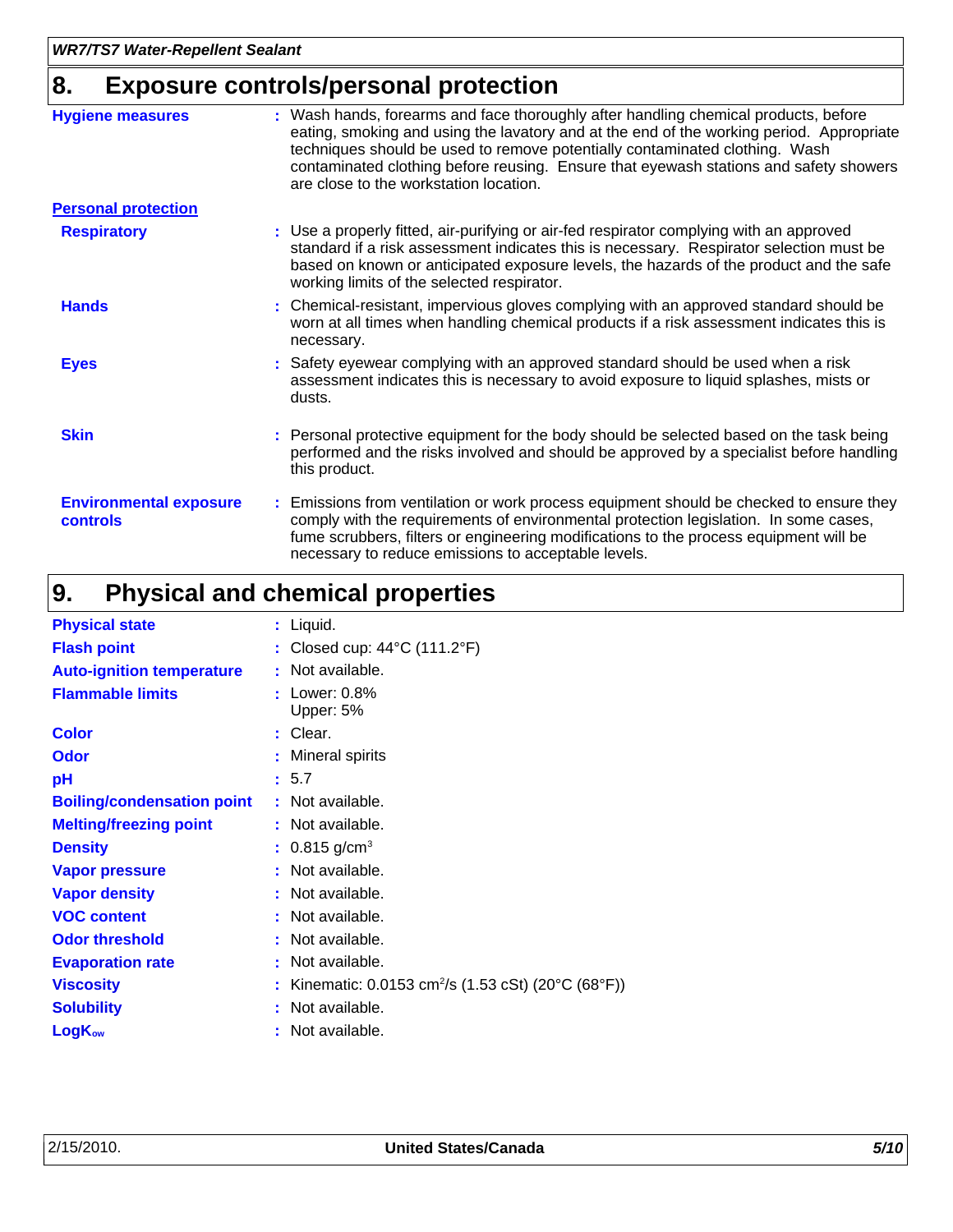### **Stability and reactivity 10.**

| <b>Chemical stability</b>                    | : The product is stable.                                                                                                                                                     |
|----------------------------------------------|------------------------------------------------------------------------------------------------------------------------------------------------------------------------------|
| <b>Conditions to avoid</b>                   | : Avoid all possible sources of ignition (spark or flame). Do not pressurize, cut, weld,<br>braze, solder, drill, grind or expose containers to heat or sources of ignition. |
| <b>Incompatible materials</b>                | : Reactive or incompatible with the following materials: oxidizing materials, acids and<br>alkalis.                                                                          |
| <b>Hazardous decomposition</b><br>products   | : Under normal conditions of storage and use, hazardous decomposition products should<br>not be produced.                                                                    |
| <b>Possibility of hazardous</b><br>reactions | : Under normal conditions of storage and use, hazardous reactions will not occur.                                                                                            |
|                                              | Under normal conditions of storage and use, hazardous polymerization will not occur.                                                                                         |

### **11. Toxicological information**

#### **Acute toxicity**

| <b>Product/ingredient name</b>                | <b>Result</b>                | <b>Species</b> | <b>Dose</b> | <b>Exposure</b> |
|-----------------------------------------------|------------------------------|----------------|-------------|-----------------|
| Solvent naphtha (petroleum),<br>medium aliph. | <b>LC50 Inhalation Vapor</b> | Rat            | >2800 ppm   | 1 hours         |
|                                               | <b>LC50 Inhalation Vapor</b> | Rat            | $>1400$ ppm | 14 hours        |
|                                               | LD50 Dermal                  | Rabbit         | >4 g/kg     |                 |
|                                               | LD50 Oral                    | Rat            | $>8$ g/kg   |                 |

**Conclusion/Summary :** No known significant effects or critical hazards.

### **Chronic toxicity**

### Not available.

#### **Irritation/Corrosion**

Not available.

#### **Sensitizer**

Not available.

#### **Carcinogenicity**

#### **Classification**

Not available.

#### **Mutagenicity**

Not available.

#### **Teratogenicity**

Not available.

#### **Reproductive toxicity**

Not available.

#### **Ecological information 12.**

**Ecotoxicity** : No known significant effects or critical hazards. **Aquatic ecotoxicity** Not available. **Conclusion/Summary :** No known significant effects or critical hazards. **Persistence/degradability** Not available.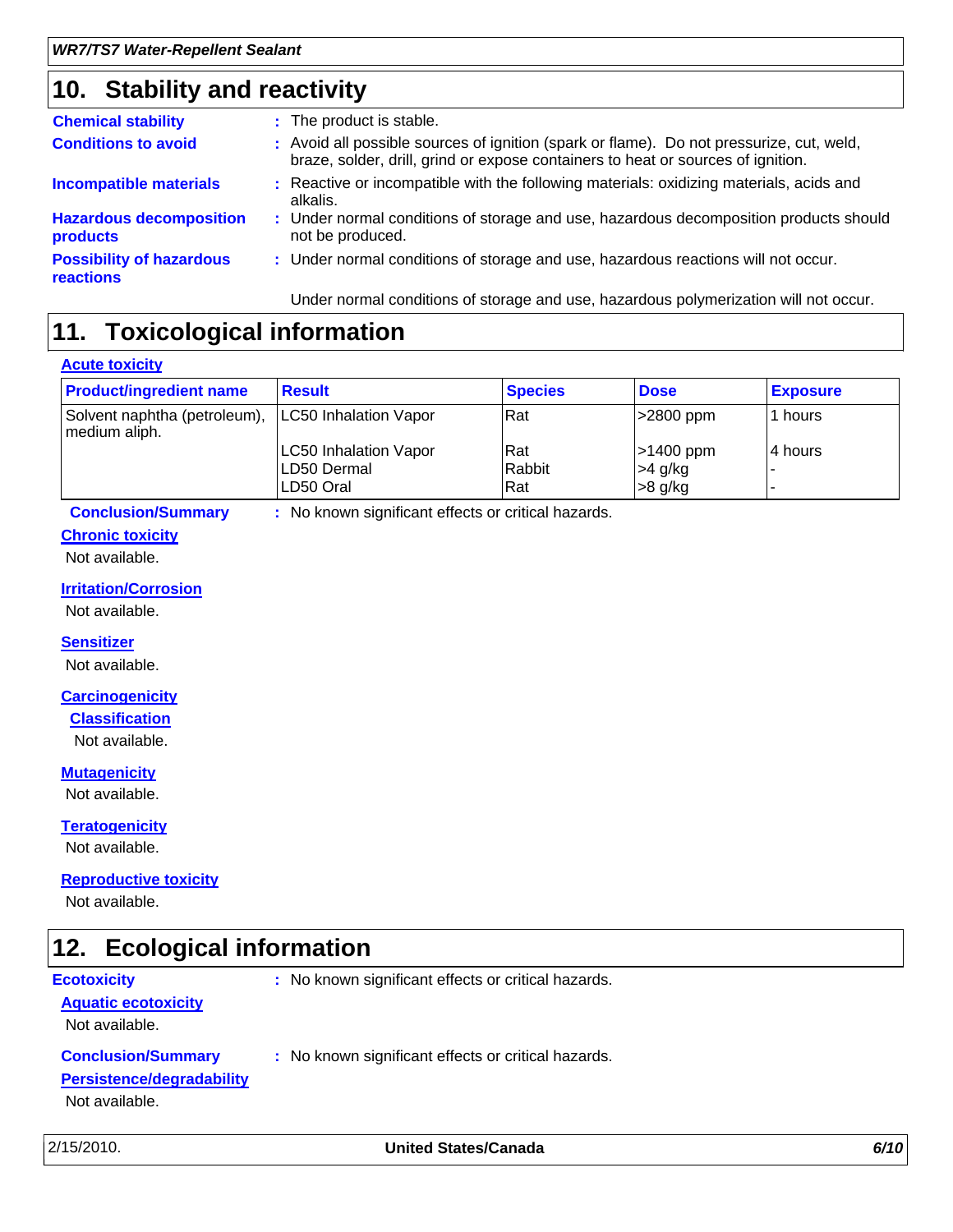### **12. Ecological information**

**Other adverse effects** : No known significant effects or critical hazards.

#### **Disposal considerations 13.**

- **Waste disposal**
- The generation of waste should be avoided or minimized wherever possible. Empty **:** containers or liners may retain some product residues. This material and its container must be disposed of in a safe way. Dispose of surplus and non-recyclable products via a licensed waste disposal contractor. Disposal of this product, solutions and any byproducts should at all times comply with the requirements of environmental protection and waste disposal legislation and any regional local authority requirements. Avoid dispersal of spilled material and runoff and contact with soil, waterways, drains and sewers.

**Disposal should be in accordance with applicable regional, national and local laws and regulations. Refer to Section 7: HANDLING AND STORAGE and Section 8: EXPOSURE CONTROLS/PERSONAL PROTECTION for additional handling information and protection of employees.**

#### **Transport information 14.**

| <b>Regulatory</b><br><b>information</b> | <b>UN number</b> | <b>Proper shipping</b><br>name          | <b>Classes</b> | PG* | Label | <b>Additional</b><br><b>information</b>                                                                                                                                                                                                                                                                                     |
|-----------------------------------------|------------------|-----------------------------------------|----------------|-----|-------|-----------------------------------------------------------------------------------------------------------------------------------------------------------------------------------------------------------------------------------------------------------------------------------------------------------------------------|
| <b>DOT Classification</b>               | <b>UN1268</b>    | Petroleum distillates,<br>n.o.s.        | 3              | III |       | <b>Limited quantity</b><br>Yes.<br><b>Packaging instruction</b><br>Passenger aircraft<br>Quantity limitation: 60 to<br>60L<br>Cargo aircraft<br>Quantity limitation: 220 to<br>220 L<br><b>Special provisions</b><br>B1, IB3, T4, TP1, TP29                                                                                 |
| <b>TDG Classification</b>               | <b>UN1268</b>    | <b>PETROLEUM</b><br>DISTILLATES, N.O.S. | 3              | III |       | <b>Explosive Limit and</b><br><b>Limited Quantity Index</b><br>5<br><b>Passenger Carrying Road</b><br>or Rail Index<br>60                                                                                                                                                                                                   |
| <b>IMDG Class</b>                       | <b>UN1268</b>    | <b>PETROLEUM</b><br>DISTILLATES, N.O.S. | 3              | III |       | <b>Emergency schedules</b><br>(EmS)<br>$F-E$ , S-E                                                                                                                                                                                                                                                                          |
| <b>IATA-DGR Class</b>                   | <b>UN1268</b>    | Petroleum distillates,<br>n.o.s.        | 3              | III |       | <b>Passenger and Cargo</b><br>AircraftQuantity limitation:<br>60 <sub>L</sub><br>Packaging instructions: 309<br><b>Cargo Aircraft Only Quantity</b><br>limitation: 220 L<br>Packaging instructions: 310<br><b>Limited Quantities -</b><br>Passenger AircraftQuantity<br>limitation: 10 L<br>Packaging instructions:<br>Y309 |

PG\* : Packing group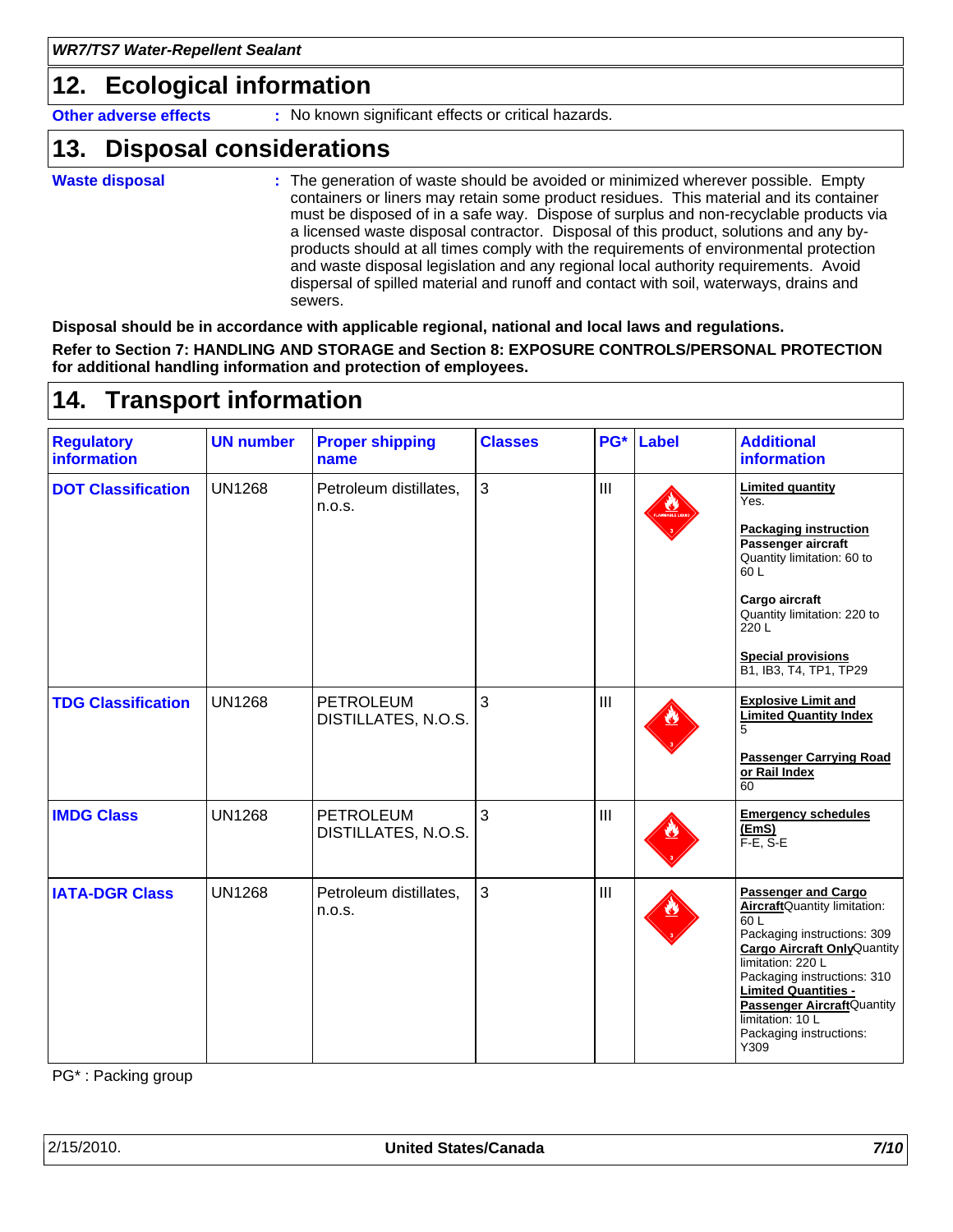### **15. Regulatory information**

| <b>United States</b>                                                             |                                                                                                                                                                                                                                                                                                                                           |
|----------------------------------------------------------------------------------|-------------------------------------------------------------------------------------------------------------------------------------------------------------------------------------------------------------------------------------------------------------------------------------------------------------------------------------------|
| <b>HCS Classification</b>                                                        | : Combustible liquid<br>Irritating material<br>Target organ effects                                                                                                                                                                                                                                                                       |
| <b>U.S. Federal regulations</b>                                                  | : TSCA 8(a) IUR: Solvent naphtha (petroleum), medium aliph.<br>United States inventory (TSCA 8b): All components are listed or exempted.                                                                                                                                                                                                  |
|                                                                                  | SARA 302/304/311/312 extremely hazardous substances: No products were found.<br>SARA 302/304 emergency planning and notification: No products were found.<br>SARA 302/304/311/312 hazardous chemicals: No products were found.<br>SARA 311/312 MSDS distribution - chemical inventory - hazard identification: No<br>products were found. |
|                                                                                  | Clean Water Act (CWA) 307: No products were found.                                                                                                                                                                                                                                                                                        |
|                                                                                  | Clean Water Act (CWA) 311: No products were found.                                                                                                                                                                                                                                                                                        |
|                                                                                  | Clean Air Act (CAA) 112 accidental release prevention: No products were found.                                                                                                                                                                                                                                                            |
|                                                                                  | Clean Air Act (CAA) 112 regulated flammable substances: No products were found.                                                                                                                                                                                                                                                           |
|                                                                                  | Clean Air Act (CAA) 112 regulated toxic substances: No products were found.                                                                                                                                                                                                                                                               |
| <b>Clean Air Act Section</b><br>112(b) Hazardous Air<br><b>Pollutants (HAPs)</b> | : Not listed                                                                                                                                                                                                                                                                                                                              |
| <b>Clean Air Act Section 602</b><br><b>Class I Substances</b>                    | : Not listed                                                                                                                                                                                                                                                                                                                              |
| <b>Clean Air Act Section 602</b><br><b>Class II Substances</b>                   | : Not listed                                                                                                                                                                                                                                                                                                                              |
| <b>DEA List I Chemicals</b><br>(Precursor Chemicals)                             | : Not listed                                                                                                                                                                                                                                                                                                                              |
| <b>DEA List II Chemicals</b><br><b>(Essential Chemicals)</b>                     | : Not listed                                                                                                                                                                                                                                                                                                                              |
| <b>State regulations</b>                                                         |                                                                                                                                                                                                                                                                                                                                           |
| <b>Massachusetts</b>                                                             | : None of the components are listed.                                                                                                                                                                                                                                                                                                      |
| <b>New York</b>                                                                  | : None of the components are listed.                                                                                                                                                                                                                                                                                                      |
| <b>New Jersey</b>                                                                | : The following components are listed: MINERAL SPIRITS; SOLVENT NAPHTHA<br>(PETROLEUM) medium aliphatic                                                                                                                                                                                                                                   |
| <b>Pennsylvania</b>                                                              | : None of the components are listed.                                                                                                                                                                                                                                                                                                      |
| <b>California Prop. 65</b>                                                       |                                                                                                                                                                                                                                                                                                                                           |
| No listed substance                                                              |                                                                                                                                                                                                                                                                                                                                           |
| <b>Canada</b>                                                                    |                                                                                                                                                                                                                                                                                                                                           |
| <b>WHMIS (Canada)</b>                                                            | : Class B-3: Combustible liquid with a flash point between $37.8^{\circ}$ C (100 $^{\circ}$ F) and 93.3 $^{\circ}$ C<br>$(200^{\circ}F).$                                                                                                                                                                                                 |
| <b>Canadian lists</b>                                                            |                                                                                                                                                                                                                                                                                                                                           |
| <b>Canadian NPRI</b>                                                             | : The following components are listed: Solvent naphtha medium aliphatic                                                                                                                                                                                                                                                                   |
| <b>CEPA Toxic substances</b>                                                     | : None of the components are listed.                                                                                                                                                                                                                                                                                                      |
| <b>Canada inventory</b>                                                          | : All components are listed or exempted.                                                                                                                                                                                                                                                                                                  |
|                                                                                  | This product has been classified in accordance with the hazard criteria of the Controlled Products Regulations<br>and the MSDS contains all the information required by the Controlled Products Regulations.                                                                                                                              |

**International regulations**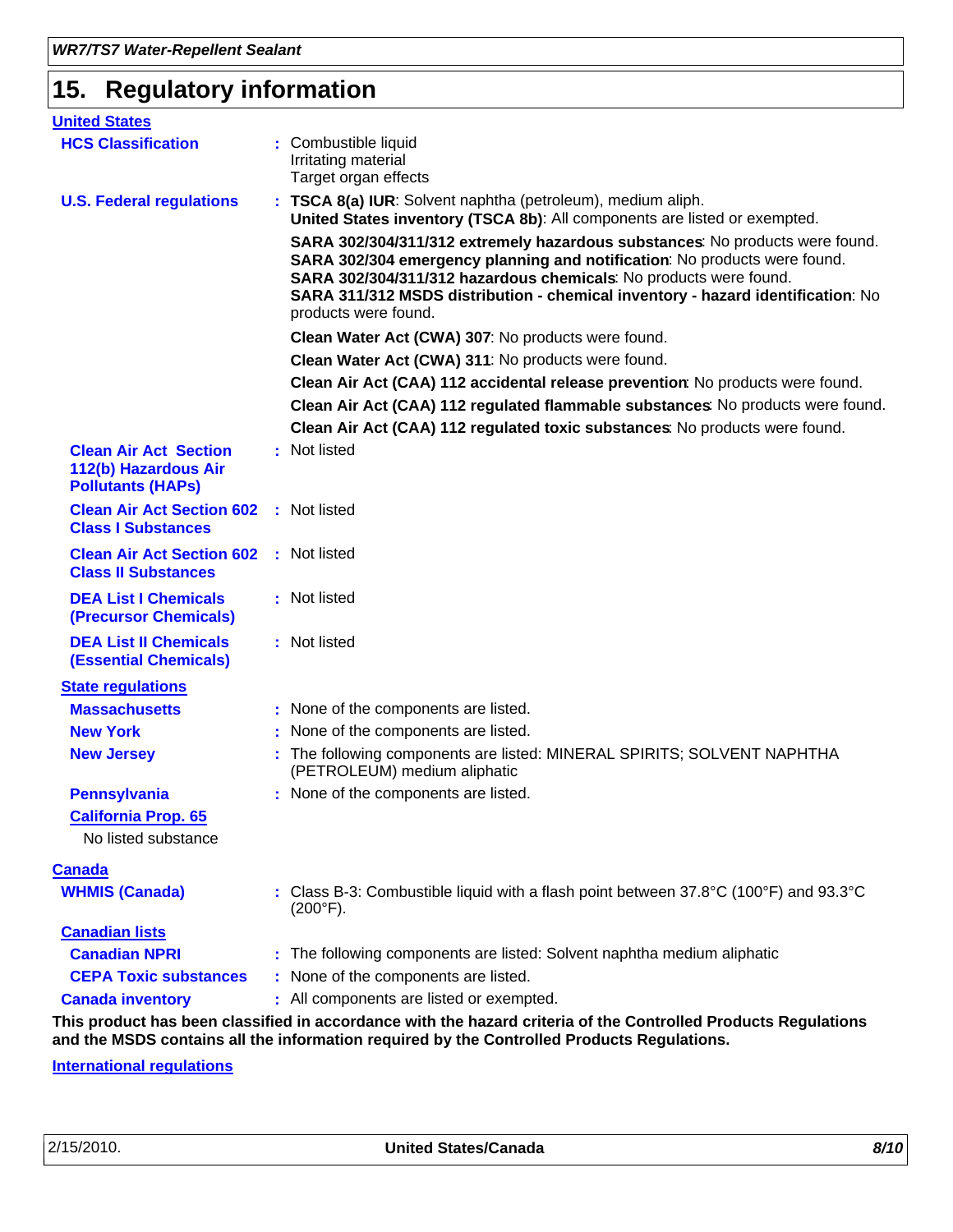### **15. Regulatory information**

| ີ                                                                                  |                                                                                                                                                                                                                                                                                                                                                                                                       |
|------------------------------------------------------------------------------------|-------------------------------------------------------------------------------------------------------------------------------------------------------------------------------------------------------------------------------------------------------------------------------------------------------------------------------------------------------------------------------------------------------|
| <b>International lists</b>                                                         | : Australia inventory (AICS): All components are listed or exempted.<br>China inventory (IECSC): All components are listed or exempted.<br>Japan inventory: Not determined.<br>Korea inventory: All components are listed or exempted.<br>New Zealand Inventory of Chemicals (NZIoC): All components are listed or exempted.<br>Philippines inventory (PICCS): All components are listed or exempted. |
| <b>Chemical Weapons</b><br><b>Convention List Schedule I</b><br><b>Chemicals</b>   | : Not listed                                                                                                                                                                                                                                                                                                                                                                                          |
| <b>Chemical Weapons</b><br><b>Convention List Schedule</b><br><b>Il Chemicals</b>  | : Not listed                                                                                                                                                                                                                                                                                                                                                                                          |
| <b>Chemical Weapons</b><br><b>Convention List Schedule</b><br><b>III Chemicals</b> | : Not listed                                                                                                                                                                                                                                                                                                                                                                                          |

#### **Other information 16.**

```
Label requirements :
```
FUMES MAY BE HARMFUL. COMBUSTIBLE LIQUID AND VAPOR. INHALATION CAUSES HEADACHES, DIZZINESS, DROWSINESS AND NAUSEA AND MAY LEAD TO UNCONSCIOUSNESS. MAY CAUSE RESPIRATORY TRACT AND EYE IRRITATION. PROLONGED OR REPEATED CONTACT MAY DRY SKIN AND CAUSE IRRITATION. HARMFUL OR FATAL IF SWALLOWED. CAN ENTER LUNGS AND CAUSE DAMAGE. MAY CAUSE TARGET ORGAN DAMAGE, BASED ON ANIMAL DATA.

**Hazardous Material Information System (U.S.A.)**

| <b>Health</b>           | $^\star$ | 2 |
|-------------------------|----------|---|
| <b>Flammability</b>     |          | 2 |
| <b>Physical hazards</b> |          |   |
|                         |          |   |

**Caution: HMIS® ratings are based on a 0-4 rating scale, with 0 representing minimal hazards or risks, and 4 representing significant hazards or risks Although HMIS® ratings are not required on MSDSs under 29 CFR 1910.1200, the preparer may choose to provide them. HMIS® ratings are to be used with a fully implemented HMIS® program. HMIS® is a registered mark of the National Paint & Coatings Association (NPCA). HMIS® materials may be purchased exclusively from J. J. Keller (800) 327-6868.**

**The customer is responsible for determining the PPE code for this material.**



**:**

**Reprinted with permission from NFPA 704-2001, Identification of the Hazards of Materials for Emergency Response Copyright ©1997, National Fire Protection Association, Quincy, MA 02269. This reprinted material is not the complete and official position of the National Fire Protection Association, on the referenced subject which is represented only by the standard in its entirety.**